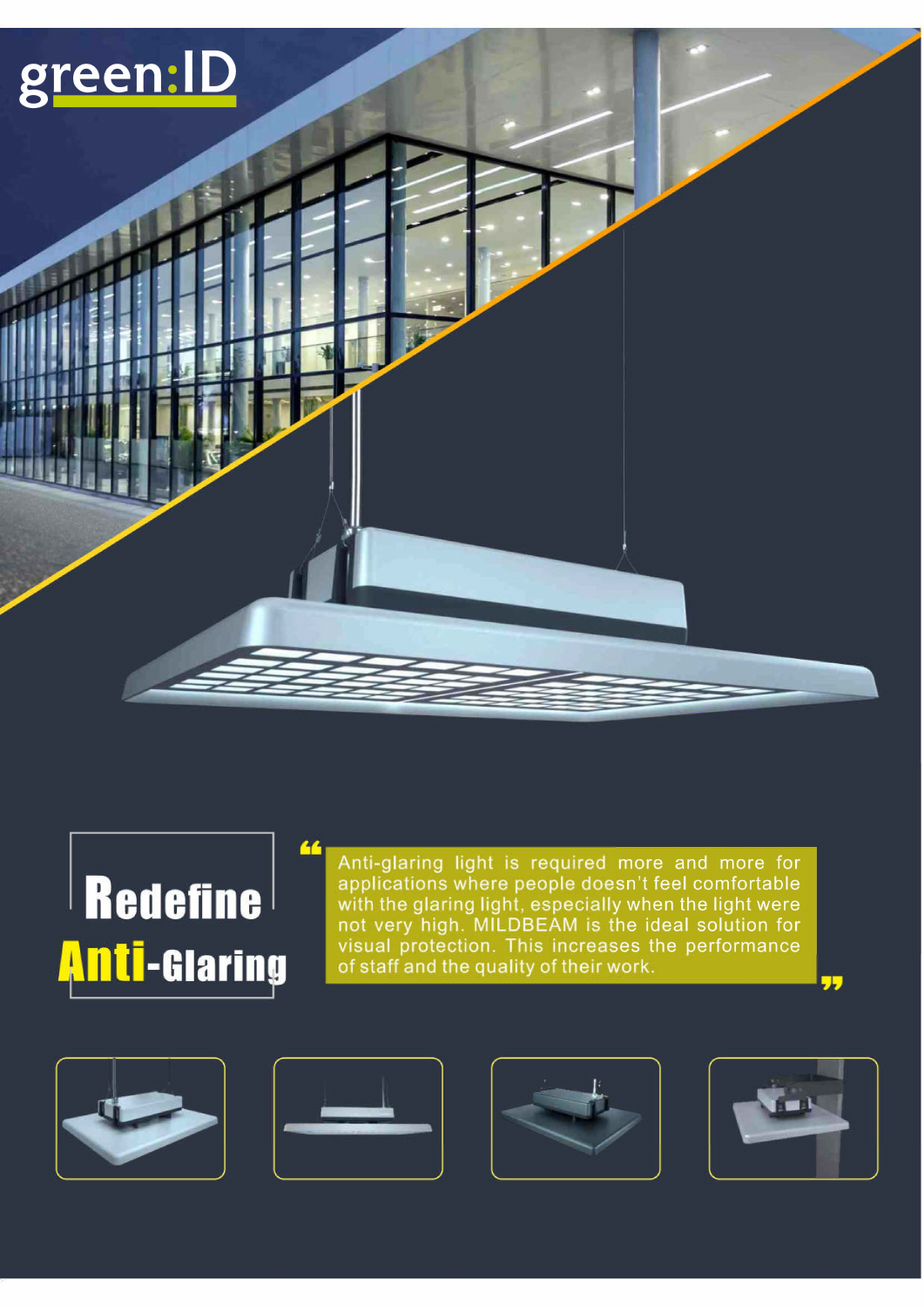

# **o Advanced UGR technology**

The Optics was specially developed to minimize glare and maximize homogeneity. With an anti-galring film on the lens and a shield in front, we managed to achieve UGR<19

## **o Simple installation**

With ceiling installation accessory equipped with mains lead, the two suspension points at the ceiling could be combined to One-Point installation. This saves time and cost for installation. And even vibrations and air movements are no longer able to twist it.

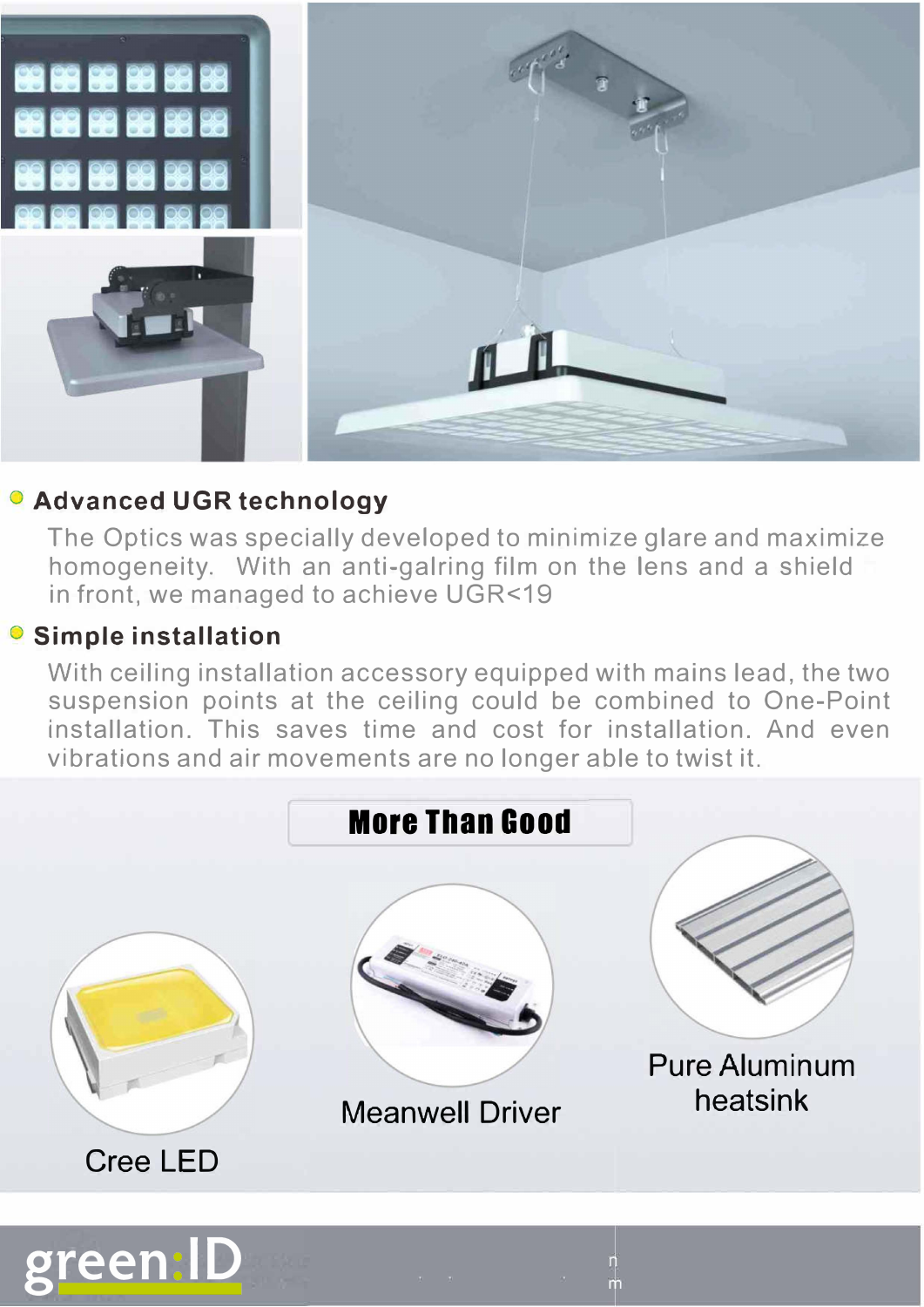

 $\frac{n}{m}$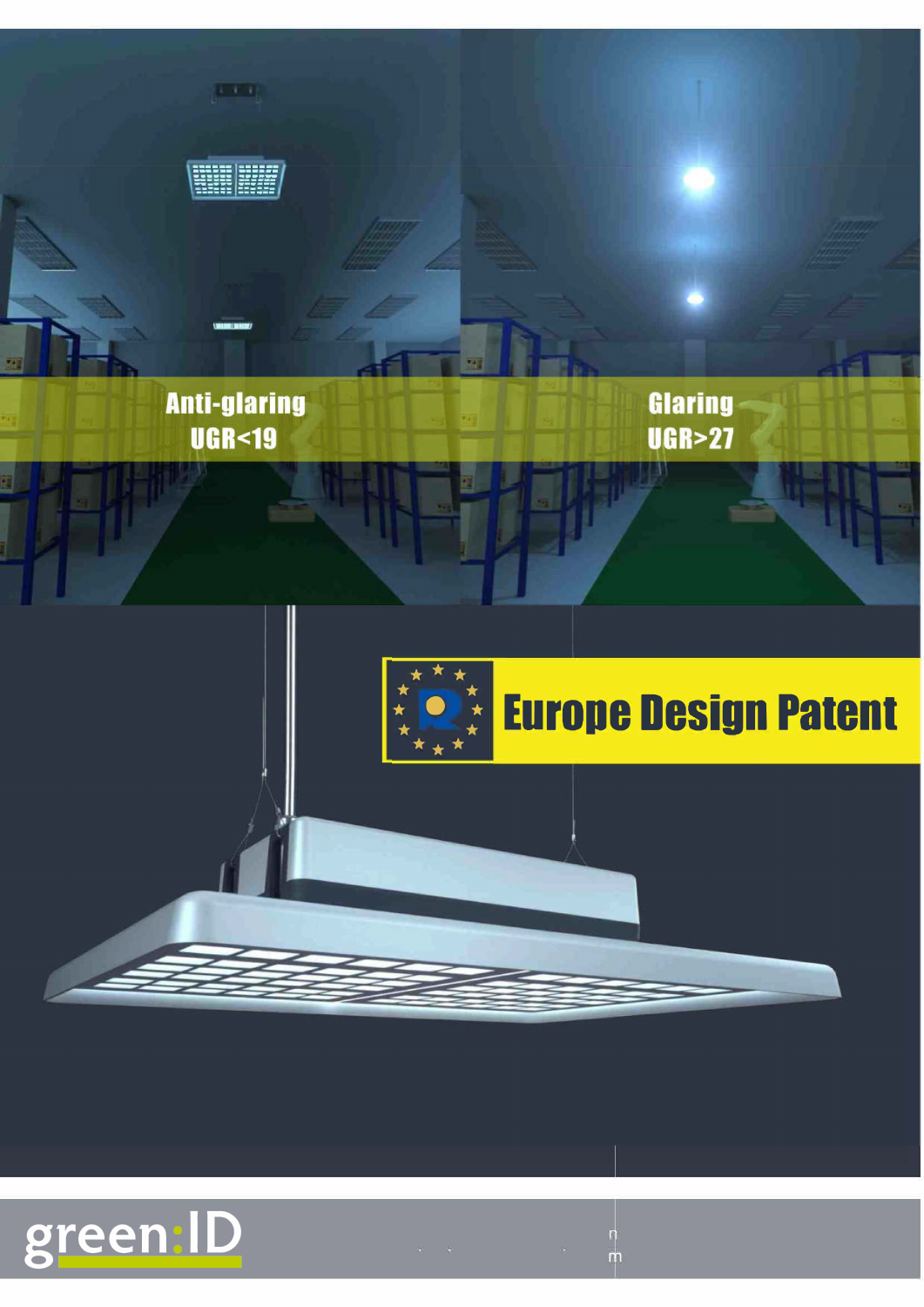

# A CE ROHS (SAA) C LM78 LM80 TM21





#### **Features**

Housing: Pure Aluminum Thermal Conductivity: 226 W/m·K Led: CREE JK 3030 CRI: Ra>80 (90 for option) SDCM: <4 (<3 for option) Power Factor: >0.95 THD: <15 Driver: Meanwell ELG Driver Efficiency: >93% Protection: OTP, OCP, OVP, SCP Surge Protection: 6KV Waterproof: IP65 lmpactTest: IK08 Electrical: 100-277V, 50/60Hz

° Operating Temperature: -40~ 70 C Tm21: L90B10>50,000H Lifetime: 50,000H



green











**INSTANT** 



### **Functions**  ZigBee · PWM · DALI · 0/1~10V · Micro-wave



**1301m/w 5 YEARS Meanwell CREE CREE**<br>LED

| Model              | Watt        | Voltage     | Lumen | CRI | ΙP          | Dimension   |
|--------------------|-------------|-------------|-------|-----|-------------|-------------|
| <b>HB060M2F-CM</b> | 60W         | 100~277     | 7800  | >80 | <b>P65</b>  | 362*257*120 |
| HB100M2F-CM        | 100W        | $100 - 277$ | 13000 | >80 | <b>P65</b>  | 362*257*120 |
| HB150M2F-CM        | 150W        | $100 - 277$ | 19500 | >80 | <b>IP65</b> | 362*257*120 |
| HB200M4F-CM        | <b>200W</b> | $100 - 277$ | 26000 | >80 | <b>IP65</b> | 487*362*120 |